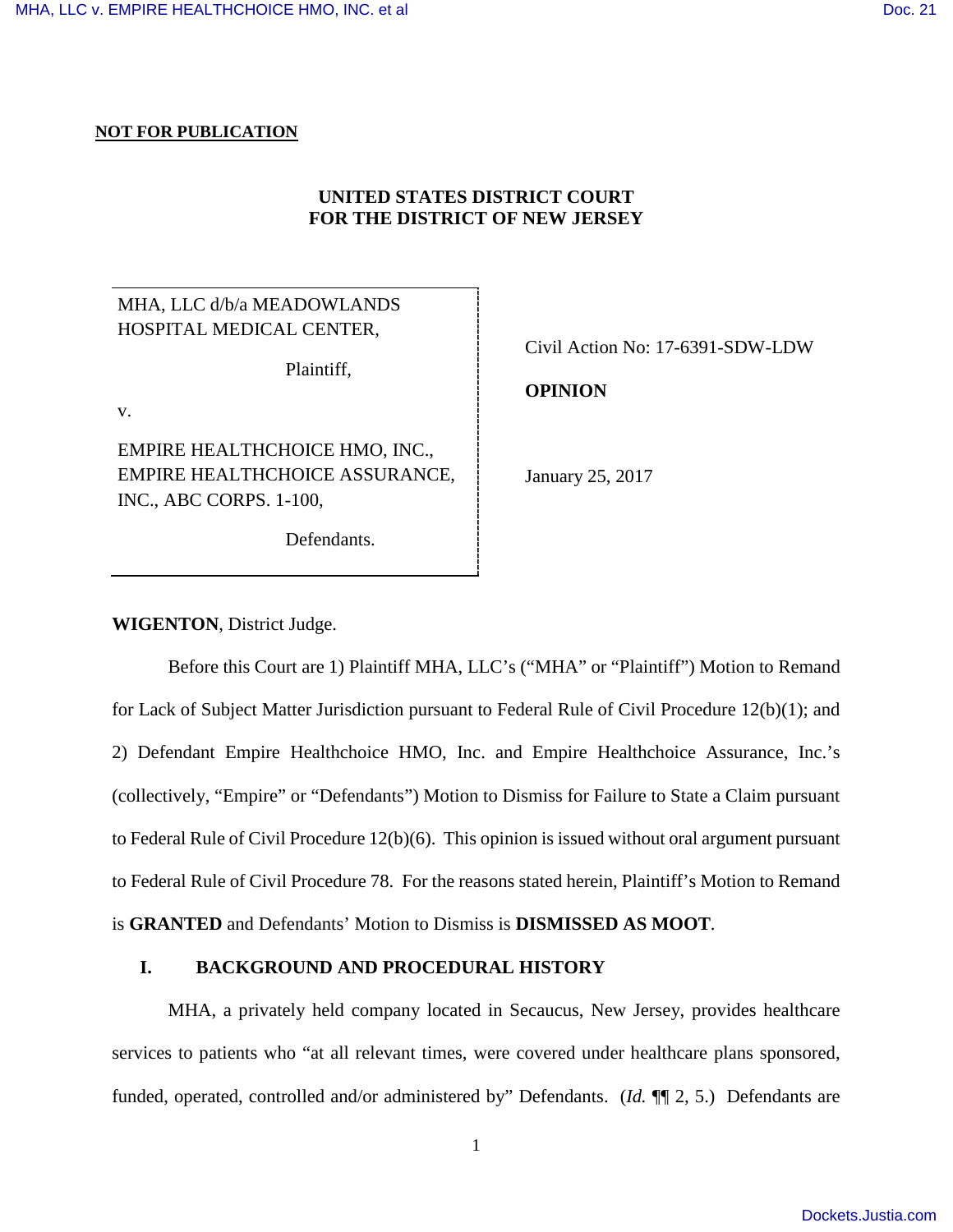New York corporations providing "healthcare coverage to members and their dependents, as well as administrative services to various other plans." (*Id.* ¶¶ 7-9.) MHA was, at all relevant times, "an out-of-network, or non-participating healthcare provider" with regard to Defendants. (*Id.* ¶ 16.) MHA alleges Defendants wrongfully "refused to issue proper payment" for services MHA provided to thousands of patients covered by Defendants, even though Defendants explicitly preauthorized or indicated "through word and deed" that they would reimburse Plaintiff for those services. (*Id.*  $\P$  19-22.) As of April 2017, MHA alleges that it billed Defendants nearly \$44 million for services rendered, of which Defendants have paid just under \$5 million. (*Id.* ¶ 5.)

On July 12, 2017, MHA filed suit against Defendants in the Superior Court of New Jersey, Law Division, Essex County. (Dkt. No. 1-1.) MHA's ten-count Complaint asserts state and common law claims including breach of implied contract, breach of the covenant of good faith and fair dealing, unjust enrichment and *quantum meruit*, promissory estoppel, negligent misrepresentation, interference with economic advantage, and violations of New Jersey and New York statutes. (*Id.* at 12-25.) MHA asserts that all claims "arise from New Jersey and New York state common, statutory and regulatory law" and that no claims arise from "an assignment of benefits from the patient." (*Id*. ¶ 39.) The Complaint also explicitly states that the claims involve "reimbursement amounts paid by" Defendants and "do not arise under or implicate federal subject matter jurisdiction under the Employee Retirement Income Security Act (ERISA), or any other federal or statutory regulatory scheme." (*Id.* ¶ 40.)

On August 24, 2017, Defendants filed a notice of removal to federal court pursuant to 28 U.S.C. § 1441, 1446 (the "Notice"). (Dkt. No. 1.) The Notice states that because MHA is seeking "to recover alleged medical benefits that are subject to" ERISA, "the doctrine of complete preemption confers [federal question subject matter] jurisdiction pursuant to 28 U.S.C. § 1331."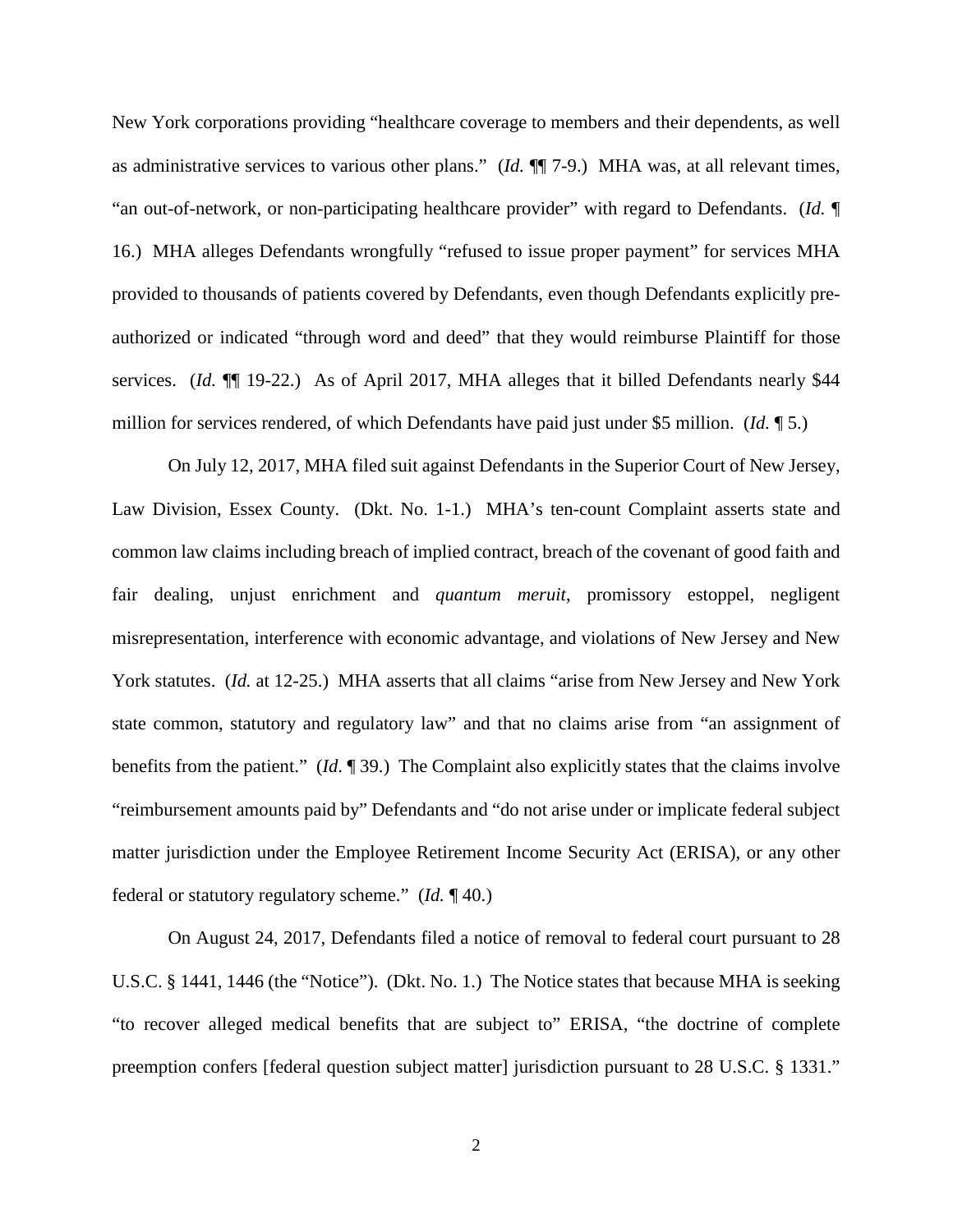(*Id*. ¶ 10.) On September 14, 2017, Defendants moved to dismiss the Complaint pursuant to Federal Rule of Civil Procedure 12(b)(6) for failure to state a claim upon which relief can be granted, arguing that MHA's state law claims are preempted, or in the alternative, are barred and/or deficient. (Dkt. No. 6.) Plaintiff moved to remand on October 31, 2017. (Dkt. No. 16.) After a protracted briefing schedule, both motions were fully briefed as of December 22, 2017.

## **II. LEGAL STANDARD**

 $\overline{a}$ 

A defendant may remove "any civil action brought in a State court of which the district courts of the United States have original jurisdiction." 28 U.S.C. § 1441(a); *see also Caterpillar, Inc. v. Williams*, 482 U.S. 386, 392 (1987). District courts have "original jurisdiction of all civil actions arising under the Constitution, laws, or treaties of the United States." 28 U.S.C. § [1](#page-2-0)331.<sup>1</sup> A claim "arises under" federal law if "a well-pleaded complaint establishes that either federal law creates the cause of action or that the plaintiff's right to relief necessarily depends on the resolution of a substantial question of federal law." *Franchise Tax Bd. of Cal. v. Constr. Laborers Vacation Trust for S. Cal.*, 463 U.S. 1, 27-28 (1983); *see also Caterpillar*, 482 U.S. at 392.

Pursuant to 28 U.S.C. § 1447(c) "[i]f at any time before final judgment it appears that the district court lacks subject matter jurisdiction," a removed action must be remanded. Removal statutes are "strictly construed, with all doubts to be resolved in favor of remand." *Brown v. JEVIC*, 575 F.3d 322, 326 (3d Cir. 2009); *see also Samuel-Bassett v. KIA Motors Am., Inc.*, 357 F.3d 392, 396, 403 (3d Cir. 2004). The removing party bears the burden of showing that removal is appropriate. *See Frederico v. Home Depot*, 507 F.3d 188, 193 (3d Cir. 2007).

<span id="page-2-0"></span><sup>&</sup>lt;sup>1</sup> Defendants do not seek to remove on the basis of diversity jurisdiction, and rely "solely on the Court's original subject matter jurisdiction pursuant to 28 U.S.C. § 1331." (Dkt. No. 18 at 5.)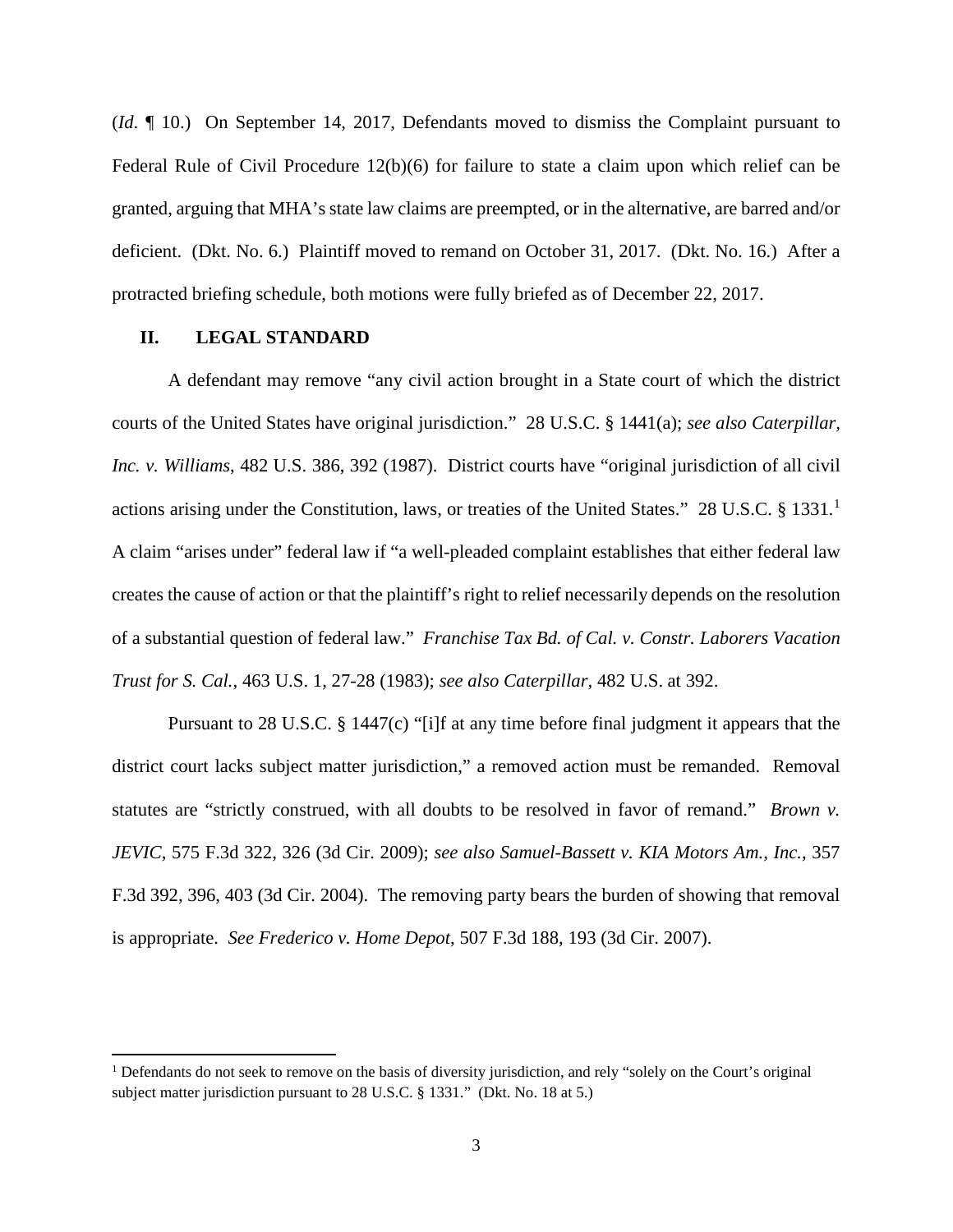## **III. DISCUSSION**

Defendants' removal of MHA's suit is predicated on the argument that, even though MHA has only pleaded state law claims, those claims are pre-empted by ERISA. (Dkt. No. 18 at 15-35.) Generally, a plaintiff is "the master of the claim; he or she may avoid federal jurisdiction by exclusive reliance on state law." *Trans Penn Wax Corp. v. McCandless*, 50 F.3d 217, 228 (3d Cir. 1995) (internal citation omitted). In certain limited cases, however, federal question jurisdiction exists over state law claims where "the state law claim necessarily raise[s] a stated federal issue, actually disputed and substantial, which a federal forum may entertain without disturbing any congressionally approved balance of federal and state judicial responsibilities." *Grable & Sons Metal Prod., Inc. v. Darue Eng'g & Mfg.*, 545 U.S. 308, 314 (2005). One such limited circumstance exists if the action "falls within the narrow class of cases to which the doctrine of 'complete pre-emption' applies." *Pascack Valley Hosp., Inc. v. Local 464A UFCW Welfare Reimbursement Plan*, 388 F.3d 393, 399 (3d Cir. 2004) (citing *Aetna Health, Inc. v. Davila*, 542 U.S. 200, 207 (2004)). "[C]omplete pre-emption recognizes 'that Congress may so completely pre-empt a particular area that any civil complaint raising this select group of claims is necessarily federal in character.'" *Id*. (quoting *Metro. Life Ins. Co. v. Taylor*, 481 U.S. 58, 63- 64 (1987)); *see also Progressive Spine & Orthopaedics, LLC v. Anthem Blue Cross Blue Shield*, Civ. No. 17-536 (KM)(MAH), 2017 WL 4011203, at \*4 (D.N.J. Sept. 11, 2017).

"ERISA's civil enforcement mechanism, § 502(a), 'is one of those provisions with such extraordinary pre-emptive power that it converts an ordinary state common law complaint into one stating a federal claim for purposes of the well-pleaded complaint rule, and permits removal.'" *N.J. Carpenters v. Tishman Constr. Corp.*, 760 F.3d 297, 303 (3d Cir. 2014) (quoting *Davila*, 542 U.S. at 209); *see also Garrick Cox MD LLC v. Cigna Healthcare*, Civ. No. 16-4611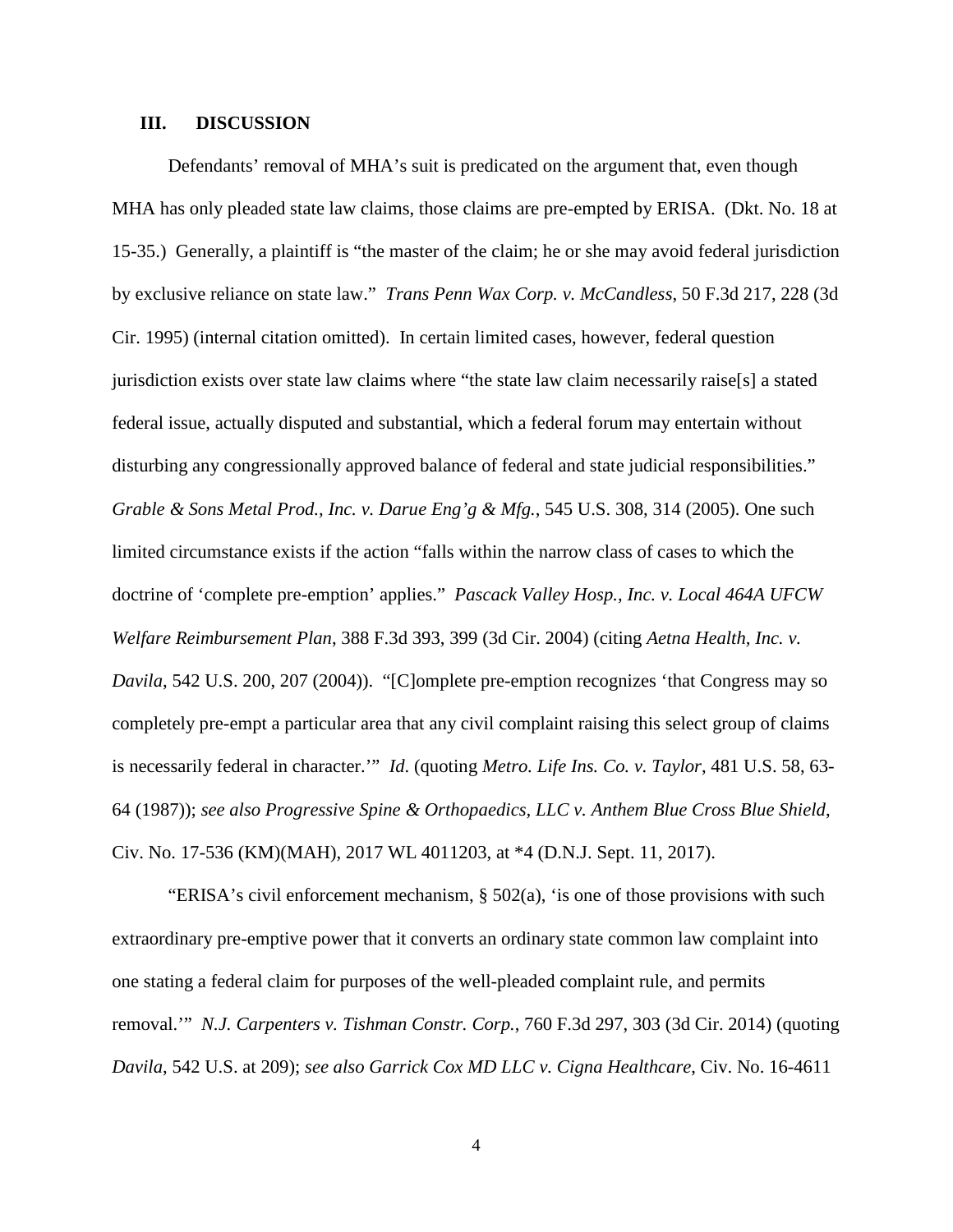(SDW)(LDW), 2016 WL 6877778, at \*2 (D.N.J. Oct. 28, 2016), *R&R adopted*, 2016 WL 6877740 (D.N.J. Nov. 21, 2016) (remanding case to state court). Under ERISA § 502(a), a claim is completely pre-empted and removable only if: "(1) the plaintiff could have brought the claim under § 502(a); and (2) no other independent legal duty supports plaintiff's claim." *N.J. Carpenters*, 760 F.3d at 303 (citing *Pascack*, 388 F.3d at 400). Some decisions have "further disaggregated the first prong . . . into two inquiries: 1(a) Whether the plaintiff is the *type* of party that can bring a claim pursuant to Section 502(a)(1)(B), and 1(b) whether the *actual claim* that the plaintiff asserts can be construed as a colorable claim for benefits pursuant to Section 502(a)(1)(B)." *Progressive*, 2017 WL 4011203 at \*5 (emphasis in original). This two-part analysis, commonly referred to as the *Pascack* test, is "conjunctive [and] a state law cause of action is completely preempted only if both of its prongs are satisfied." *N.J. Carpenters*, 760 F.3d at 303 (internal citation omitted).

The first prong of the Pascack test, therefore, requires this Court to determine not only whether Plaintiff has standing to bring a claim under Section  $502(a)(1)(B)$ , but also whether Plaintiff's claim is a colorable claim for benefits. As to the first question, Section 502(a) permits claims brought by a "participant" or "beneficiary."[2](#page-4-0) 29 U.S.C. § 1132(a) (1)-(4). A "participant" is defined as "any employee or former employee of an employer, or any member or former member of an employee organization, who is or may become eligible to receive a benefit of any type from an employee benefit plan which covers employees of such employer or members of such organization, or whose beneficiaries may be eligible to receive any such benefit." 29 U.S.C. § 1002(7). A "beneficiary" is defined as "a person designated by a

l

<span id="page-4-0"></span><sup>&</sup>lt;sup>2</sup> Although the statute allows claims by other entities such as the Secretary of Labor or individual States, those categories are inapplicable here. 29 U.S.C. § 1132(a)(1)-(11)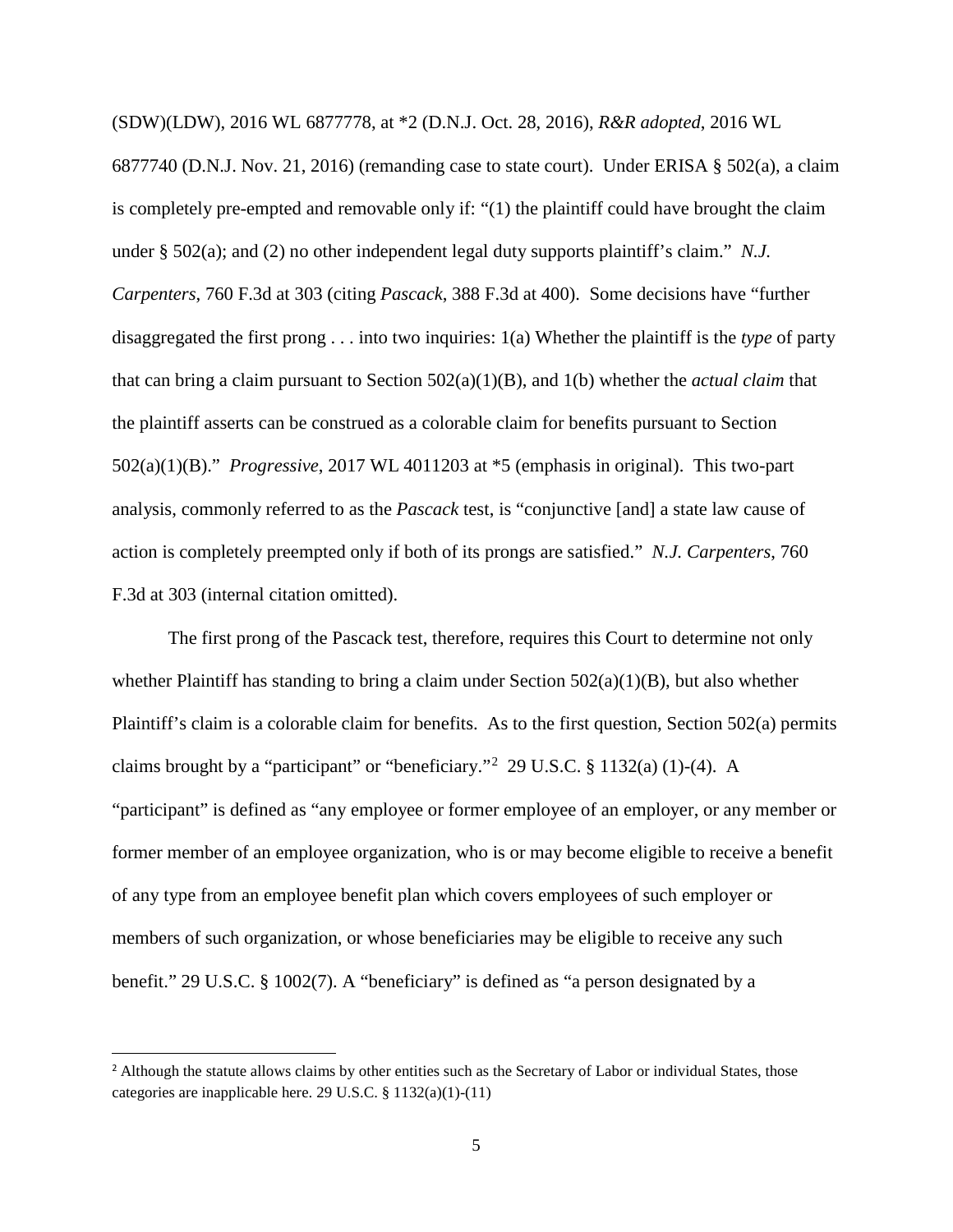participant, or by the terms of an employee benefit plan, who is or may become entitled to a benefit thereunder." 29 U.S.C. § 1002(8). MHA is neither a participant nor a beneficiary as defined by ERISA. Because MHA is a third-party provider and disclaims any attempt to assert the rights of the patients it treated,  $3$  MHA does not have standing to bring suit under Section 502(a).

Even if Plaintiff had standing, its claims are not the type permissible under Section 502(a). Section 502(a) allows a participant or beneficiary to sue "to recover benefits due to him under the terms of his plan, to enforce his rights under the terms of the plan, or to clarify his rights under the terms of the plan." 29 U.S.C. § 1132(a)(1)(B). Here, MHA does not challenge the type, scope or provision of benefits under Defendants' healthcare plans. Rather, it seeks to assert rights as a third-party provider for payment. Disputes over the amount of reimbursement are not preempted by ERISA. *See, e.g., Pascack Valley*, 388 F.3d at 403-04 (holding that ERISA does not preempt dispute regarding the amount of payment made to a provider); *Cardonet, Inc. v. Cigna Health Corp.*, 751 F.3d 165, 177-78 (3d Cir. 2014) (noting that claims "seeking *coverage* under a benefit plan, and claims seeking *reimbursement* for coverage provided" are different and that the latter is not preempted by ERISA) (emphasis in original); *Emergency Physicians of St.* 

 $\overline{a}$ 

<span id="page-5-0"></span><sup>&</sup>lt;sup>3</sup> The Complaint specifically pleads that no claims arise from "an assignment of benefits from the patient." (Compl. ¶ 39.) Defendants challenge this assertion by filing what they state is a valid assignment between MHA and one patient whose account remains unpaid by Defendants, and argues that MHA routinely enters into such assignments and is likely to have done so here. (Dkt. No. 18-1; Defs.' Br. 10.) Plaintiff in turn argues that the assignment is not valid because Defendants' plans contain an anti-assignment clause. (Pl.'s Reply Br. at 2.) This Court is not in a position to ascertain the authenticity or validity of the alleged assignment, nor does one assignment in a case involving thousands of patients alter this Court's analysis, particularly where MHA has chosen not to bring a claim as an assignee. *See, e.g.*, *N. Jersey Brain & Spine Ctr. v. Aetna Life Ins. Co.*, Civ. No. 16-1544 (WJM), 2017 WL 659012, at \*4 (D.N.J. Feb. 17, 2017), *R&R adopted by* 2017 WL 1055957 (noting that even if a provider "had received valid assignments and could have filed suit under ERISA, the mere existence of an assignment does not covert [a] state law claim for breach of contract into a claim to recover benefits under the terms of an ERISA plan").